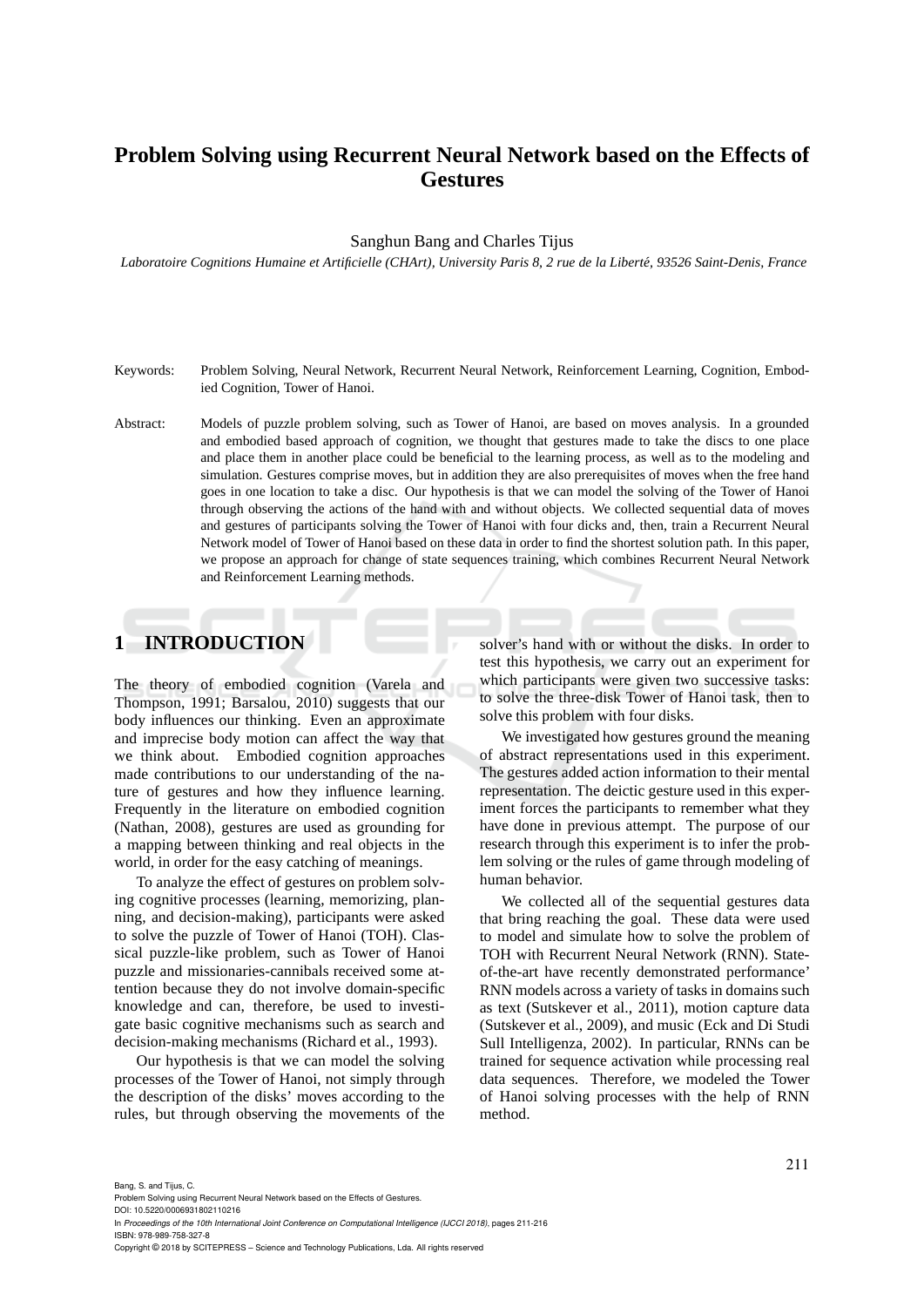The minimum number of moves needed to solve TOH with *n* disks is denoted by  $2^n - 1$ . In order to find what would be a participant minimum number of moves, we also propose a novel approach for sequence training, which combines Recurrent Neural Network and Reinforcement Learning (RL) method.

In RL model, the method is to evaluate and select the generated moves by comparing their results with the goal target state. This is accomplished by a reward mechanism where the favorable moves obtain the higher rewards and the unnecessary moves or repeated moves don't. In this article, the implementation of reinforcement learning is based on the Q-learning method

# **2 BACKGROUND AND RELATED WORK**

#### **2.1 Tower of Hanoi**

The french mathematician Edouard Lucas introduced the Tower of Hanoi (TOH) puzzle in 1883 (Chan, 2007). Figure 1 shows a standard example of TOH. There are three pegs, A, B, and C. There are three disks  $(D_1, D_2, D_3)$  on peg A. The largest disk is at the bottom of peg A and the smallest at the top. The goal of TOH is to move the whole stack of disks from the initial source peg A to a destination peg C. There are three rules as constraints: One disk at a time should be moved, in a location, the smallest disk is the one to take and a large disk cannot be placed on top of a smaller one.



Figure 1: Three disks in Tower of Hanoi puzzle(initial state).

### **2.2 Recurrent Neural Network**

Because the TOH solving process is a sequential process. In this work, we have used a simple recurrent

neural network (RNN) which is based on Elman network (Elman, 1990). This network is made up of 3 layers :  $\mathbf{x} = (x_1, ..., x_T)$  a input sequence, output vector sequence denoted as  $y = (y_1, ..., y_T)$ , and  **is the hidden vector sequence.(See** Figure 2)

$$
h_t = f(x_t U + h_{t-1} W) \tag{1}
$$

$$
y_t = g(h_t V) \tag{2}
$$

where the *U* is the weight at the input neuron, *W* is the weight matrix at the recurrent neuron,  $f(z) =$ 1 1+exp−*<sup>z</sup>*  $\frac{1}{z}$  is sigmoid activation function and  $g(z_m) =$ exp*Zm*  $\frac{\exp^{-m}}{\sum_{k} exp^{z_k}}$  is softmax function.



Figure 2: Simple Recurrent Neural Network Architecture.

This model generates one output. The output vector  $y_t$  is fed back to the model as a new input. The probability given by the network to the input sequence

$$
\Pr(\mathbf{x}) = \prod_{t=1}^{T} \Pr(x_{t+1}|y_t)
$$
 (3)

DUDLIC ATIONS

and the sequence loss  $L(\mathbf{x})$  used to train the network is the negative logarithm of *Pr*(*x*):

$$
L(\mathbf{x}) = \sum_{t=1}^{T} \log \Pr(x_{t+1}|y_t)
$$
(4)

#### **2.3 Reinforcement Learning**

**x** is

An environment takes the agent's current state  $s_t$  at time  $t$  and action  $a_t$  as input, and returns the agent's reward  $r(s_t, a_t)$  and next state  $s_{t+1}$ (See Figure 3). The agent's goal is to maximize the expected cumulative reward over a sequence of action.

An agent interacts with an environment. Given the state( $s$ <sup>*t*</sup>) of the environment at time *t*, the agent takes an action  $a_t$  according to its policy  $\pi(a_t|s_t)$  and receives a reward  $r(s_t, a_t)$  (Figure 3). The objective of Tower of Hanoi is to find the solution in a way that is the shortest possible movement. To do this, we take actions that maximize the future discounted rewards. We can calculate the future rewards  $R_t = \sum_{t'=t}^{T} \gamma^{t'-t} r_{t'}$ ,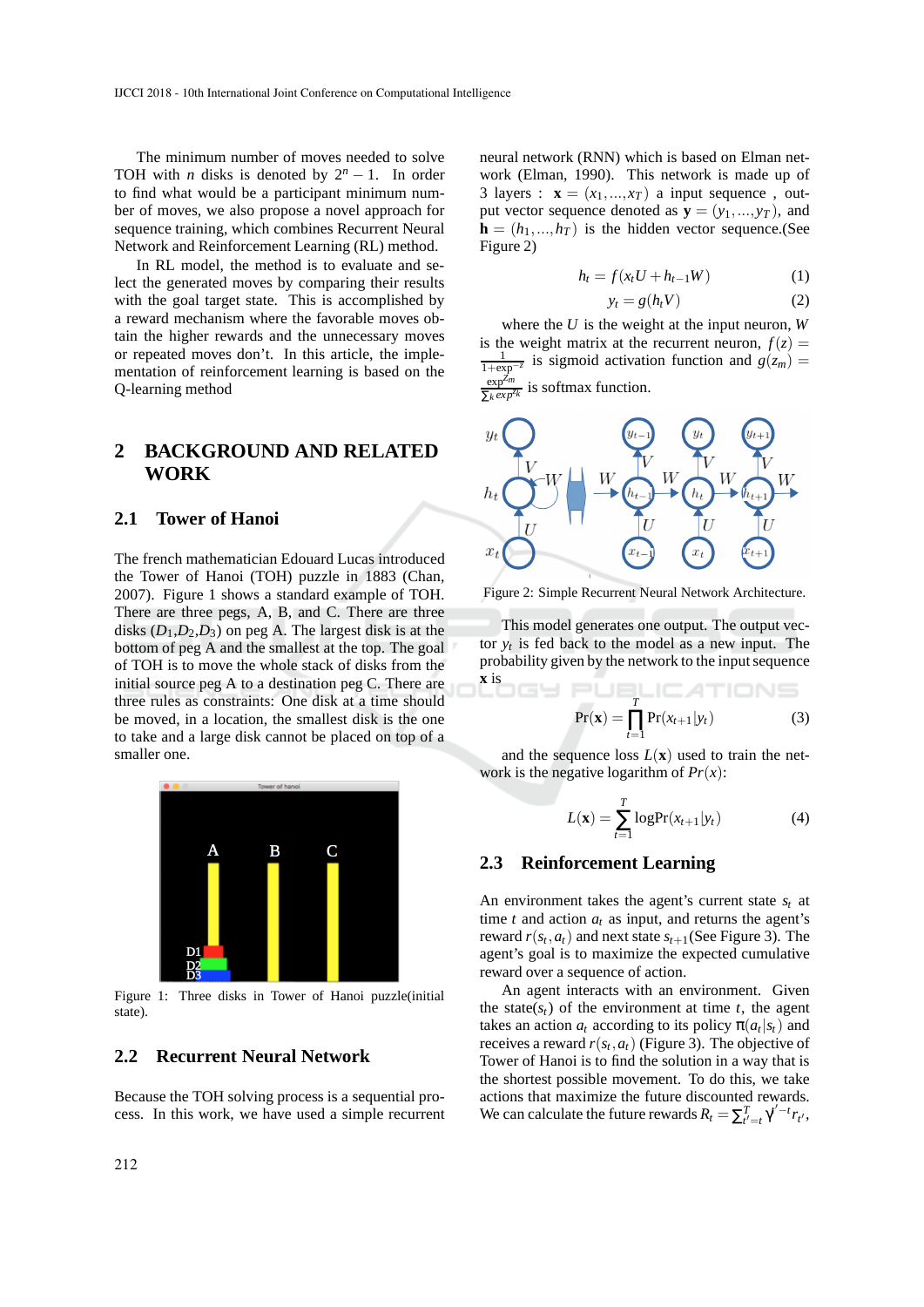

Figure 3: Model(Reinforcement Learning).

where  $\gamma$  is a discount factor for future rewards. In this article, the way of optimal solution is taken by the maximum action-value function:

$$
Q(s_t, a_t) = Q(s_t, a_t) + \alpha \left( r_{t+1} + \gamma \max_a Q(s_{t+1}, a) - Q(s_t, a_t) \right) \tag{5}
$$

where  $\alpha \in [0,1)$  is the learning rate sequence, and  $\gamma$  is the discount factor.

## **3 MODEL**



Figure 4: Solving of Tower of Hanoi puzzle with RL and RNN:  $x_t$  is the observation,  $h_t$  is the hidden state for RNN, *y*<sup>*t*</sup> is the predicted observation for time  $t + 1$ ,  $R(s, a)_t$  is the predicted reward.

RNN models can be optimized to predict observations and immediate rewards. On the other hand, RL models can be trained to maximize long-term rewards. We can calculate the probabilities distribution of the observation over all possible actions. These calculated probabilities are helpful for determining the next action. Let's take an example. We can have two possible next actions  $\{G1, G3\}$  at time 0 (See Figure 5) according to the rules of TOH (Table 1 ).

Table 1: Rewards and possible actions at time 0.

| G1 |  | G2 G3 G4 G5 G6 |  |
|----|--|----------------|--|
|    |  |                |  |

Table 2 is achieved by looping an output of the network at time 0 with the input of the network. Therefore, base on the table 1 and 2, we choose the next action *G*3 ( From Peg A to Peg C).

Table 2: Probabilities and possible actions at time 0.

| G <sub>1</sub> |  | $G2 \mid G3 \mid G4 \mid G5 \mid G6$ |  |
|----------------|--|--------------------------------------|--|
|                |  |                                      |  |

Furthermore, table 5 is a result acquired by a participant. This participant moved the same disk in a row (Between 6th and 7th line). In this case, the agent receives a negative rewards (-1) because this is not the optimal solution. Thus, in order to find the optimal solution, we modify selection algorithm by combining the calculated probabilities and rewards for possible action.

Table 3: Negative Reward and possible action.

| G1 | G2 | $\mid$ G <sub>3</sub> $\mid$ G <sub>4</sub> $\mid$ G <sub>5</sub> $\mid$ G <sub>6</sub> |  |
|----|----|-----------------------------------------------------------------------------------------|--|
|    |    |                                                                                         |  |

Table 4: Probabilities and possible actions.

|  | $\begin{array}{c c c c c}\n\hline\n & G3 & G4 \end{array}$ | G5 |  |
|--|------------------------------------------------------------|----|--|
|  |                                                            |    |  |

Based on the possible actions, we can predict possible action *G*3 in table 4. But in order to maximize its cumulative reward (See table 3), our RNN+RL model takes an action *G*2 instead of *G*3.

#### **4 EXPERIMENTS**



### **4.1 Coding**

We encoded participant's actions from the sequences of observations. If we move a disk from peg A to peg B, we called this action as *G*1. We can encode all possible actions in the same way (See Figure 5). For example, Figure 6 illustrates an example of sequence of solution. From initial state(*G*0), we moved a disk from peg A to peg B(*G*1) and then moved another disk from peg A to peg C(*G*2). Next, we decided to take the disk from peg B and put it on another disk in peg  $C(G2)$ . In this case, we encode this sequence as {*G*0,*G*1,*G*3,*G*2}

#### **4.2 Experiment: Tower of Hanoi**

We recruited 14 participants (Average age 41, Standard Deviation=8.51). The blind group consisted of 6 women and 1 man (Average age 39, Standard Deviation=6.65). The sighted group consisted of 6 women and 1 man (Average age 43, Standard Deviation=10.30). Sitting down at the table, the participants were then given four disks of the Tower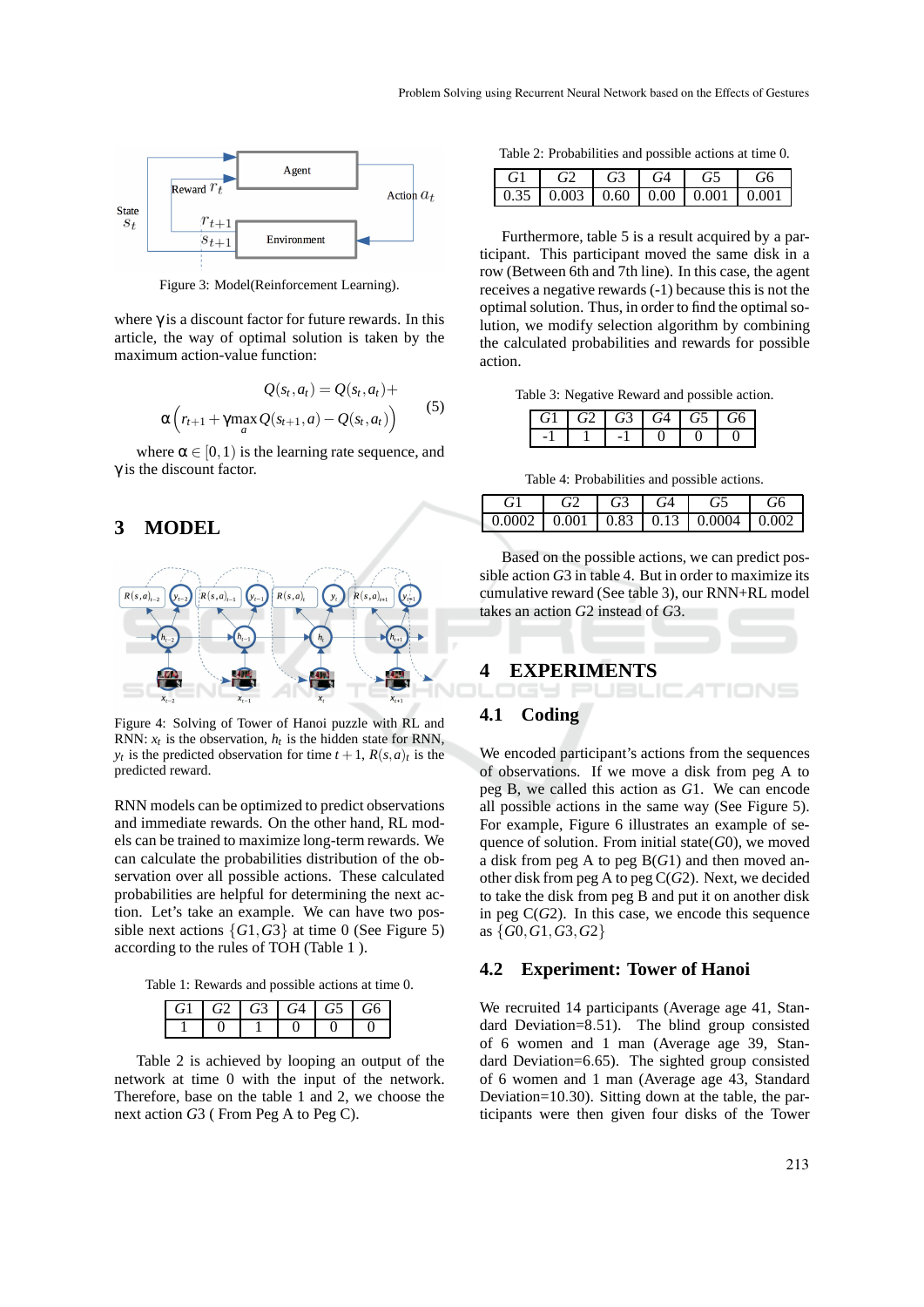|                              | <b>States</b> |                   | Rewards      |
|------------------------------|---------------|-------------------|--------------|
| Peg A                        | Peg B         | Peg C             |              |
| $d_1/d_2/d_3\overline{/d_4}$ |               |                   | 0            |
| $d_2/d_3/d_4$                |               | $d_1$             | 1            |
| $d_3/d_4$                    | $d_2$         | $d_1$             | 1            |
| $d_3/d_4$                    | $d_1/d_2$     |                   | 1            |
| d4                           | $d_1/d_2$     | $d_3$             | 1            |
| $d_4$                        | $d_2$         | $d_1/d_3$         | 1            |
| $d_1/d_4$                    | $d_2$         | $d_3$             | $-1$         |
| $d_1/d_4$                    |               | $d_2/d_3$         | $\mathbf{1}$ |
| $d_4$                        |               | $d_1/d_2/d_3$     | 1            |
|                              | $d_4$         | $d_1/d_2/d_3$     | 1            |
| $d_1$                        | $d_4$         | $d_2/d_3$         | 1            |
| $d_1$                        | $d_2/d_4$     | $d_3$             | 1            |
|                              | $d_1/d_2/d_4$ | $d_3$             | 1            |
| $d_3$                        | $d_1/d_2/d_4$ |                   | 1            |
| $d_3$                        | $d_2/d_4$     | $d_1$             | 1            |
| $d_2/d_3$                    | $d_4$         | $d_1$             | 1            |
| $d_1/d_2/d_3$                | $d_4$         |                   | 1            |
| $d_1/d_2/d_3$                |               | $d_4$             | 10           |
| $d_2/d_3$                    |               | $d_1/d_4$         | 10           |
| $d_3$                        | $d_2$         | $d_1/d_4$         | 10           |
| $d_3$                        | $d_1/d_2$     | $d_4$             | 10           |
|                              | $d_1/d_2$     | $d_3/d_4$         | 15           |
| $d_1$                        | $d_2$         | $d_3/d_4$         | 15           |
| $d_1$                        |               | $d_2/d_3/d_4$     | 18           |
|                              |               | $d_1/d_2/d_3/d_4$ | 20           |

Table 5: Solution acquired by a participant.



Figure 5: Coding - Move a disk from the left peg to the middle peg (*G*1). Move a disk from the middle peg to the right peg (*G*2). Move a disk from the left peg to the right peg (*G*3). Move a disk from the right peg to the middle peg (*G*4). Move a disk from the middle peg to the left peg (*G*5). Move a disk from the right peg to the left peg (*G*6).

of Hanoi that they had to solve. The instructions were given to the participants. The participants were requested to solve the four disks TOH as we collected their gesture. Through these research experiments, we have obtained the sequential data concerning about the solution of Tower of Hanoi. Table 6 shows results of Tower of Hanoi for all participants.



Figure 6: Clockwise from top left: Initial state(*G*0), move a disk from peg A to peg B(*G*1), move a disk from peg A to peg C(*G*3) and move a disk from peg B to peg C (*G*2). We encode the sequence of these movements:{*G*0,*G*1,*G*3,*G*2}.

More specifically, the sighted participants made use of their deictic gesture which is used as grounding for a mapping between the object imagined and action. The deictic gesture forces them to remember what they have done in previous attempt. The result shows that the number of deictic gestures for this group is correlated with the total duration  $[r =$ .44,  $p < 0.019$ . Meanwhile, the blind people build their mental representation with their hands trough touch. For the blind participants, the gestures added action information to their mental representation of the tasks by touching the disk or rotating it. the number of gesture for the blind people is correlated with the total duration.  $[r = .496, p < 0.0072]$ 

Table 6: Results of Tower of Hanoi for 15 participants.

| Participant | Number<br>of moves | Participant | Number<br>of moves |
|-------------|--------------------|-------------|--------------------|
|             | 15                 | q           | 44                 |
| 2           | 25                 | 10          | $\overline{35}$    |
| 3           | 21                 | 11          | 23                 |
|             | 48                 | 12          | 38                 |
| 5           | 23                 | 13          | 15                 |
|             | 24                 | 14          | 34                 |
|             | 32                 | 15          | 26                 |
| Q           | 30                 |             |                    |

#### **4.3 Experiment: RNN+RL Model**

Our hypothesis is to solve the Tower of Hanoi puzzle through observing the movement of the hand and objects. To do this, we conducted experiment by training our combined model(RNN+RL) on the sequential data obtained in previous experiments on TOH solution. First of all, we evaluate and compare the performance of RNN model on this sequential data. And then the combined model (RNN+RL) is carried out.

The weights of all networks are initialized to ran-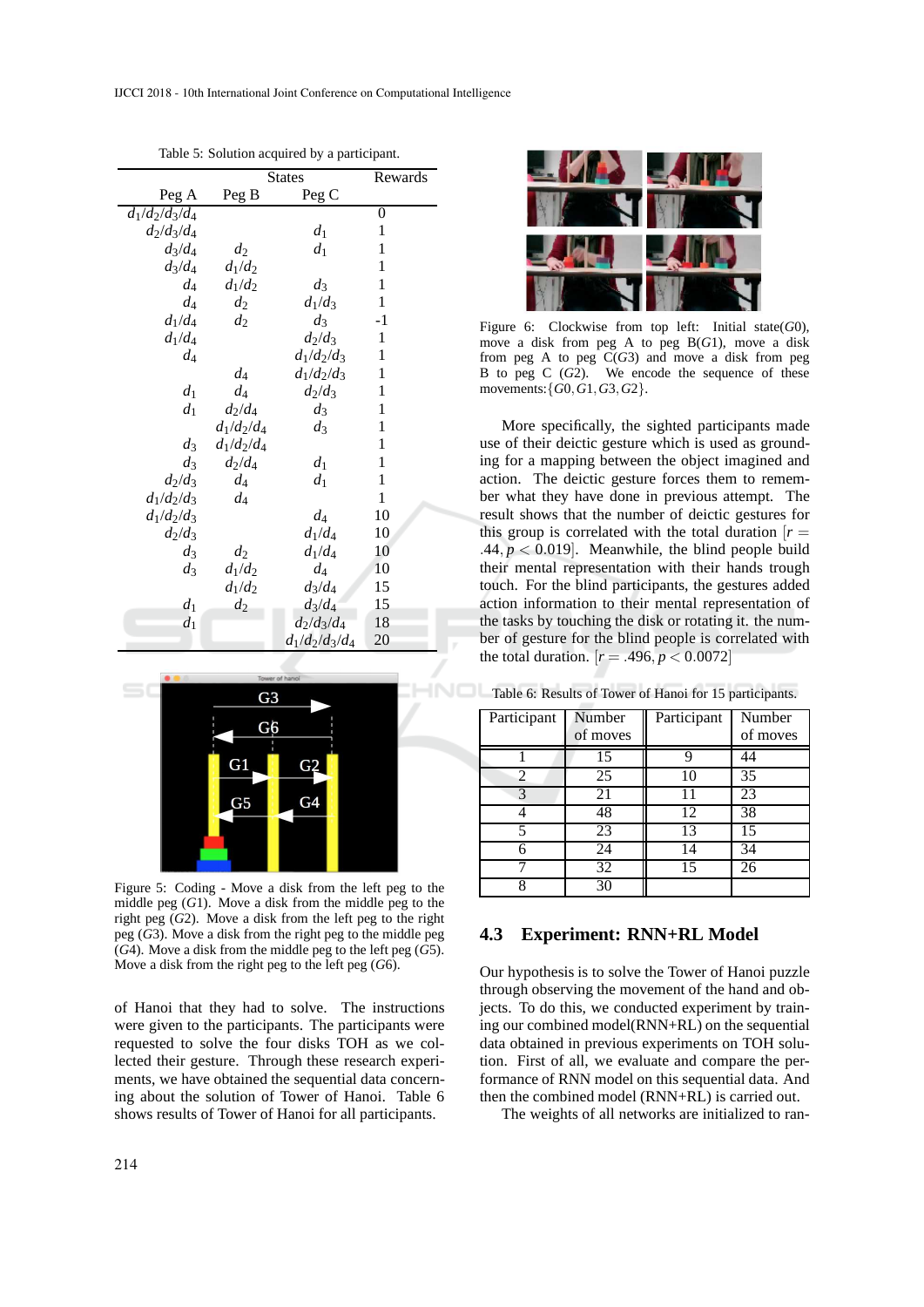dom values uniformly distributed in the interval from  $[-1/\sqrt{n}, 1/\sqrt{n}]$ , where *n* is the number of incoming connections. To train our model we minimize the loss function for our training data.

To train the combined model we first initialized all of the RNN's parameters with the uniform distribution between -0.1 and 0.1. We used stochastic gradient descent, with a fixed learning rate of .5. After 5 epochs, if loss increased in every epoch, we adjusted the learning rate. This RNN model made predictions representing probabilities of the next action. To train the Q-function we initialized all Q-values of all stateaction pairs to zero and initialized the states with their given rewards. Based on all possible actions obtained by RNN, we measured a reward value for each possible action. If an action has the highest probability and reward, we can choose this as next sequential action. Otherwise we search another possible action with the highest reward value as next sequential action. Then, we updated the Q-value according to the equation (5) and repeated the process until a terminal state was reached.

#### **4.4 Results**

After training for the model RNN, we obtained the following shortest path: G1, G3, G2, G1, G4, G5, G4, G1, G3, G2, G5, G4, G3, G5, G1, G6, G5, G2, G1, G3, G2 (21 movements). The training error is shown in figure 7.

Compared to the experimental results in table 6, this RNN model shows good performance improvement. Nevertheless, this result is not the fastest solution. According to the table 6, the first participant and the thirteenth participant find the fastest solution. On the other hand, from figure 8, we can see that this combined model(RNN+RL) improves the performance compared with RNN model.





Figure 8: Cumulative reward graph for RNN+RL model .

#### **5 CONCLUSIONS**

As participants have a difficulty triggering simulations with visual object, deictic gesture for the sighted participants plays a central role in generating visual inferences. Meanwhile, the blind participants have a difficulty solving TOH because of the lack of tactile object. The interaction gestures for these participants play an important role in building their mental representation.

Base on this experiment, we conducted an experiment (Tower of Hanoi task) in order to test the effects of gesture. In this work, we propose a new approach that combines recurrent neural network and reinforcement learning to solve the TOH task through observing the movement of the hand and objects. Our RNN+RL model finds the optimal solution for TOH.

However, although our sequential data comprises the movement action on disk, this was not enough to describe the reasoning process for deictic gestures and interaction gestures, including touching the disk and rotating it. Later, we will implement more sophisticated modeling to understand the TOH problem solving reasoning processes.

As is well known, the simplest RNN model has a vanishing gradient problem. That's why, we will implement the gated activation functions, such as the long short-term Memory(LSTM) (Hochreiter and Schmidhuber, 1997) and the gated recurrent unit (Cho et al., 2014) to overcome the limitations of our model.

### **ACKNOWLEDGEMENTS**

We would like to thank Mathilde Malgrange and the participants for participating in the experiment. We also appreciate Maria Jose Escalona and Francisco